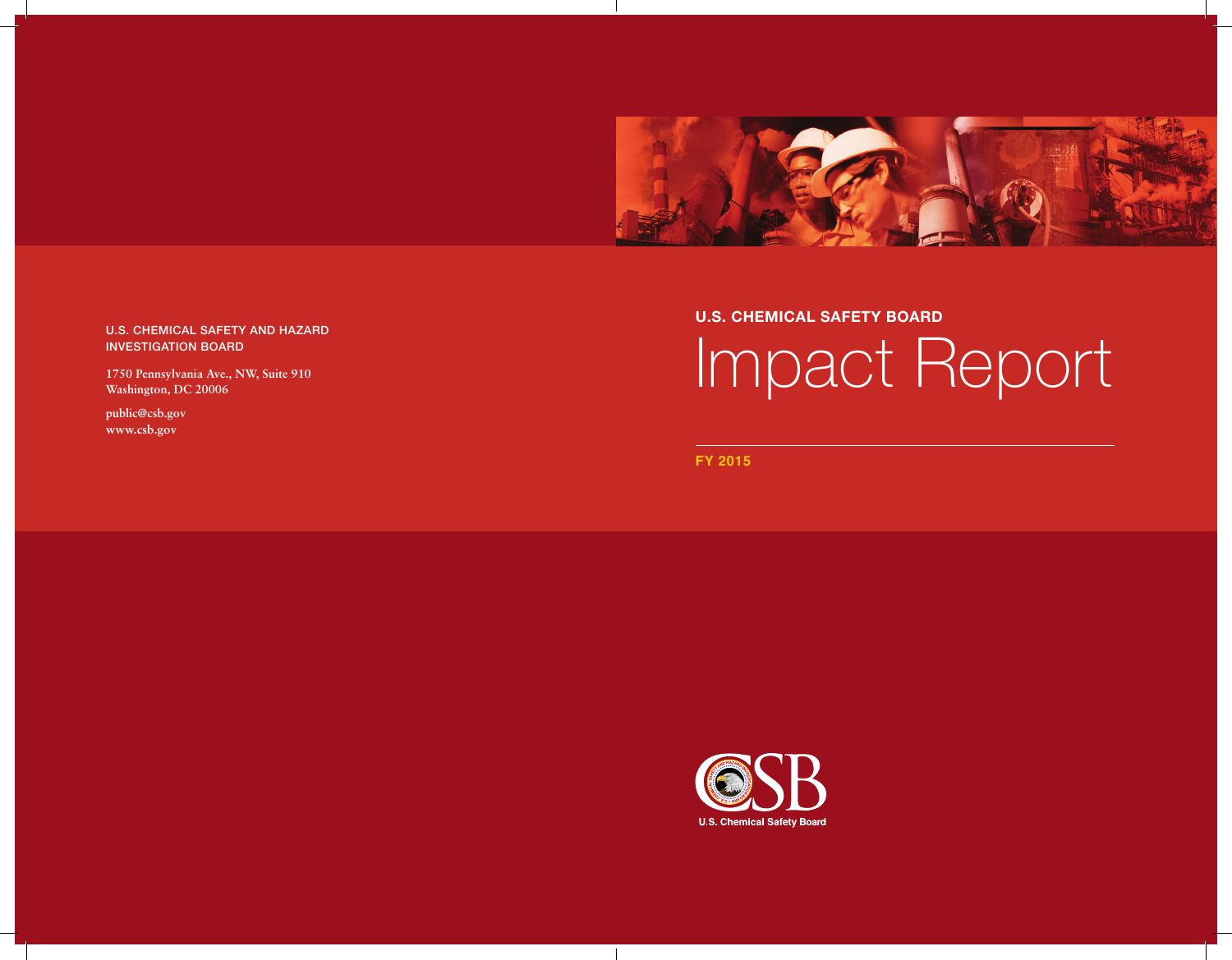## U.S. CHEMICAL SAFETY AND HAZARD INVESTIGATION BOARD



am

**The U.S. Chemical Safety and Hazard Investigation Board (CSB) is an independent federal agency charged with investigating the root cause of industrial chemical incidents.** 

**The CSB advocates for the implementation of the resulting safety recommendations to better protect workers, the public and the environment.** 

**The goal of the CSB is to be a recognized leader in protecting people and the environment from hazardous chemicals by issuing quality reports, high-impact recommendations, videos, and other educational tools that promote safety.**

This report highlights the CSB's impact and activities undertaken in fiscal year (FY) 2015 to achieve this vision.

## INVESTIGATIONS

The CSB conducts incident investigations and safety studies concerning releases of hazardous chemical substances. Throughout FY 2015, investigative field work and analysis have continued on several important open accident investigations. The CSB initiated two new investigations in FY 2015: the ExxonMobil Refinery Explosion in Torrance, California, and the DuPont La Porte toxic chemical release in La Porte, Texas. The CSB anticipates closing a number of open investigations in FY 2016 that will result in significant safety recommendations to regulators, industry, and corporations including the Macondo Gulf of Mexico Blowout and the West Fertilizer Explosion and Fire.

## **FY 2015 COMPLETED REPORTS**

Chevron Refinery Fire Final Report (Richmond, CA): The Board approved the third and final investigation report and safety recommendations from the August 6, 2012, crude unit fire that occurred at the Chevron Refinery in Richmond, California. The CSB made recommendations to the City of Richmond, Contra Costa County and the State of California to improve their process safety management (PSM) programs.

US Ink Fire (East Rutherford, NJ): The Board approved the final investigation report into a 2012 combustible dust flash fire and explosion that burned seven workers at the U.S. Ink plant in East Rutherford, New Jersey. Among other recommendations issued, the CSB reiterated a recommendation to the Occupational Safety and Health Administration (OSHA) to issue a combustible dust standard.

Safety Bulletin—Key Lessons for Preventing Incidents from Flammable Chemicals in Educational Demonstrations: Following a series of three significant incidents that resulted in injuries to children during laboratory fire demonstrations using methanol, the CSB issued a safety bulletin on the use of flammable chemicals in educational demonstrations. A key lesson of the CSB's bulletin was the need for educators to conduct a comprehensive hazard review before performing any educational demonstration.

Safety Bulletin—Key Lessons for Preventing Hydraulic Shock in Industrial Refrigeration Systems: The Board approved a safety bulletin to inform industries that utilize anhydrous ammonia in bulk refrigeration of the dangers of hydraulic shock. The bulletin followed an investigation into a 2010 anhydrous ammonia release at Millard Refrigerated Services in Theodore, Alabama. The bulletin describes the hazards of hydraulic shock and provides guidance on the use of emergency shutdown procedures to reduce the amount of ammonia released during an incident.

#### Horsehead Holding Company Fatal Explosion and Fire (Monaca,

Pennsylvania): The CSB released a technical analysis of a July 2010 explosion and fire at the Horsehead zinc refinery in Monaca, Pennsylvania, that resulted in the deaths of two operators.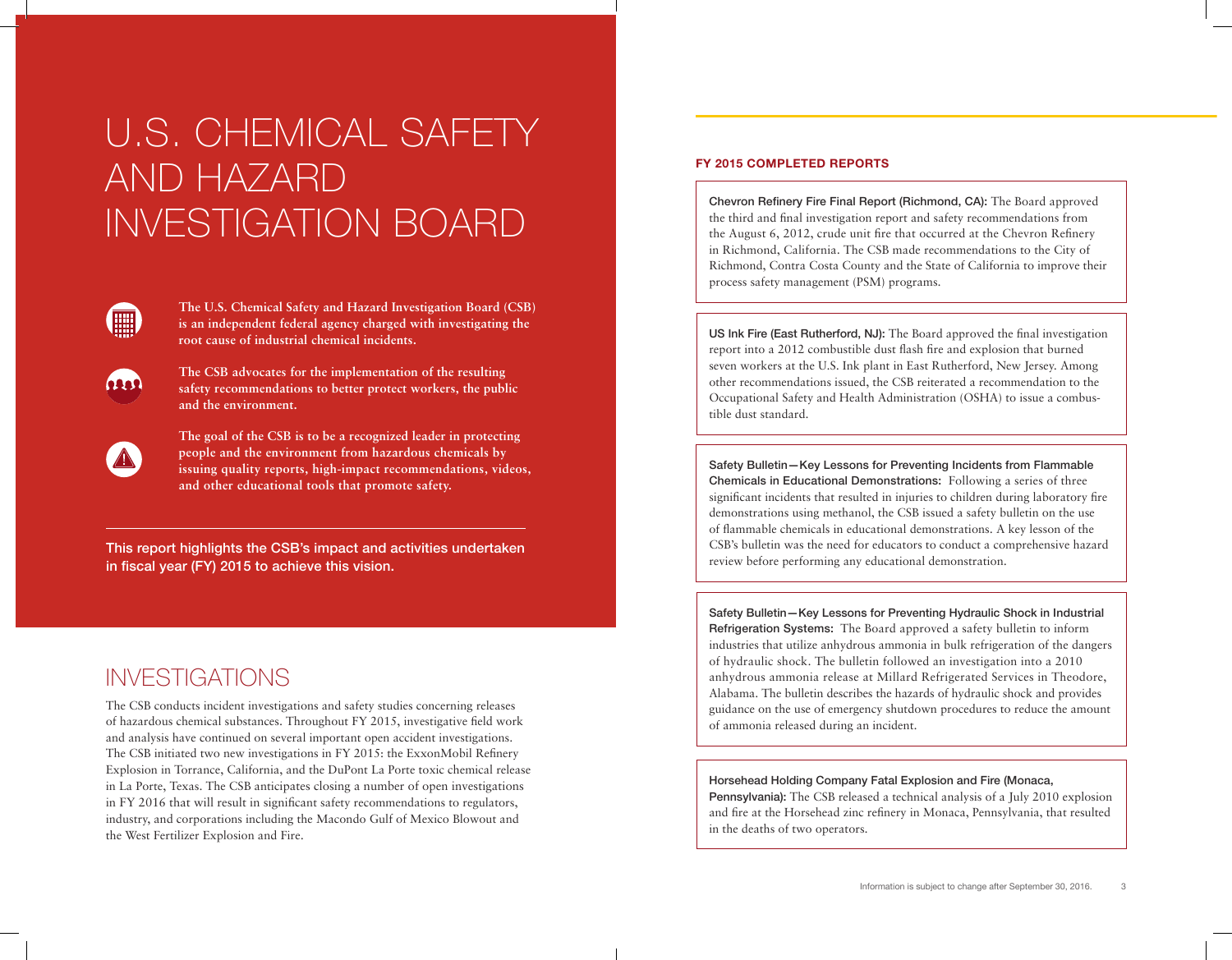#### **FY 2015 OPEN INVESTIGATIONS**

| Investigation                                            | Location       | <b>Incident Date</b>                  |
|----------------------------------------------------------|----------------|---------------------------------------|
| Caribbean Petroleum Refining Tank<br>Explosion and Fire* | Bayamón, PR    | October 23, 2009                      |
| Macondo Blowout and Explosion                            | Gulf of Mexico | April 20, 2010                        |
| West Fertilizer Explosion and Fire                       | West, TX       | April 17, 2013                        |
| Williams Olefins Plant Fire and<br>Explosion             | Geismar, LA    | June 13, 2013                         |
| Freedom Industries Chemical Release                      | Charleston, WV | January 9, 2014                       |
| <b>Tesoro Martinez</b>                                   | Martinez, CA   | February 12, 2014<br>& March 10, 2014 |
| DuPont LaPorte Facility Toxic<br>Chemical Release        | La Porte, TX   | November 15, 2014                     |
| Exxon Mobil Refinery Explosion                           | Torrance, CA   | February 18, 2015                     |

**\* The Board subsequently approved the investigation report in a public business meeting in October 2015 (FY 2016)**



## RECOMMENDATIONS

CSB investigations produce high-impact recommendations to regulatory agencies, state and local governments, corporations, industry organizations and others, aiming to improve chemical safety and environmental protection. The CSB advocates for timely implementation of these recommendations.

During FY 2015, implementation of CSB recommendations resulted in key safety improvements. For example:

The National Fire Protection Association (NFPA) revised widely used fire protection standards on ventilation systems, safe building separation distances at industrial facilities, and use of thermoplastics in plants using flammable liquids. Texas Tech University improved their chemical hygiene program and began a near-miss reporting system. These actions serve as a model for improving safety at research institutions.



## ADVOCACY AND OUTREACH INITIATIVES

During FY 2015, the CSB continued to advocate for the implementation of its safety recommendations through efforts such as: engaging with recipients and stakeholders, and presenting on safety topics at conferences, professional society and stakeholder meetings. In FY 2015, CSB Board members presented at 16 conferences, professional society or stakeholder meetings on topics including combustible dust, human factors, laboratory safety and process safety management.

#### **MOST WANTED CHEMICAL SAFETY IMPROVEMENTS PROGRAM**

The *Most Wanted Chemical Safety Improvements Program* was created in 2013 and includes two most wanted safety issues: promulgation of a combustible dust standard and modernization of process safety management (PSM) regulations. The goal of the Most Wanted List is to pursue implementation of changes that are most likely to achieve important national-level safety improvements.